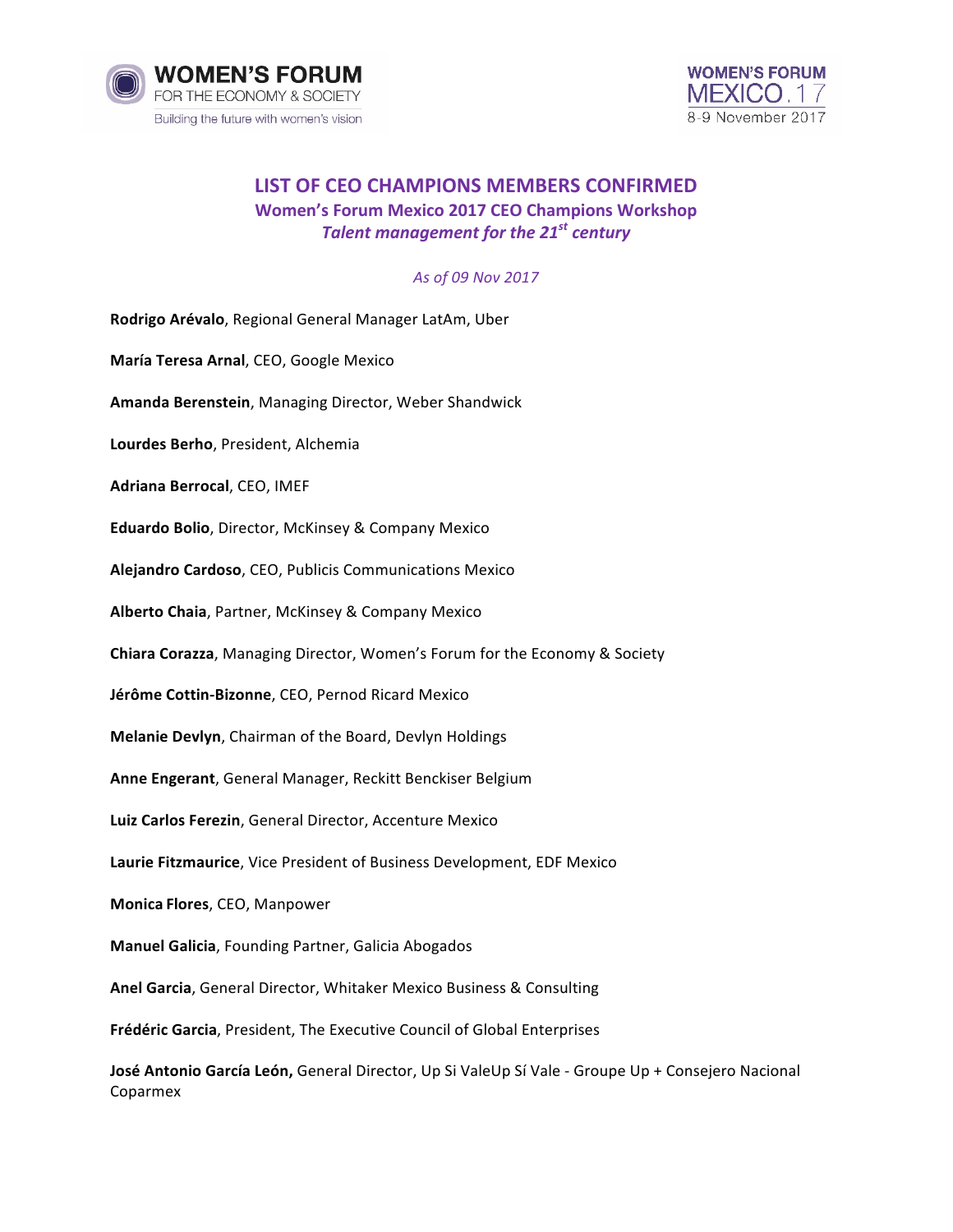



Armando Garza Sada, President, Alfa Group **Mayra González**, President, Nissan Mexico **Francisco Guerra**, Partner, McKinsey & Company **José Raúl Guerrero**, President, Korn Ferry Mexico and Central America Lorena Guillé, Director of Corporate Social Responsibility, Cinépolis Sergio Gutiérrez, President, The Home Depot Mexico **Nathaniel Hedman, Lead Country Manager, Exxon Mobil Mexico** Anne-Gabrielle Heilbronner, Member of the Directoire, Secretary General, Publicis Groupe **Martha Herrera**, Corporate Social Responsibility Director, Cemex **Valentina Ibarra**, Associate Partner, McKinsey & Company Mexico **Mélanie Joly**, Minister of Canadian Heritage, Government of Canada **Alfredi Kupfer, Partner, Sánchez Devanny Ahiko Kuroda**, CEO, Grupo Kuroda **Francoise Lavertu**, Country Director, Tesla Motors Mexico **Sharon Lewis**, Partner and Finance Practice Group Leader, Hogan Lovells **Eduardo Malpica**, Partner, McKinsey & Company Mexico **Vincent Magana**, Managing Director, ABB Mexico **Karla Mawcinitt**, CEO, MB Exelencia en Comunicaciones **Martha Mejia**, CEO, Zimat Consultores **Armando Mendiola**, General Manager (Gamesca Biscuits Business Unit), Pepsi Co Mexico **Marco Moesgen, Country Manager, Nestlé Nutrition Mexico Rodolfo Montero**, CEO, LafargeHolcim Mexico **Michelle Orozco**, Partner Diversity Leader, PWC Mexico